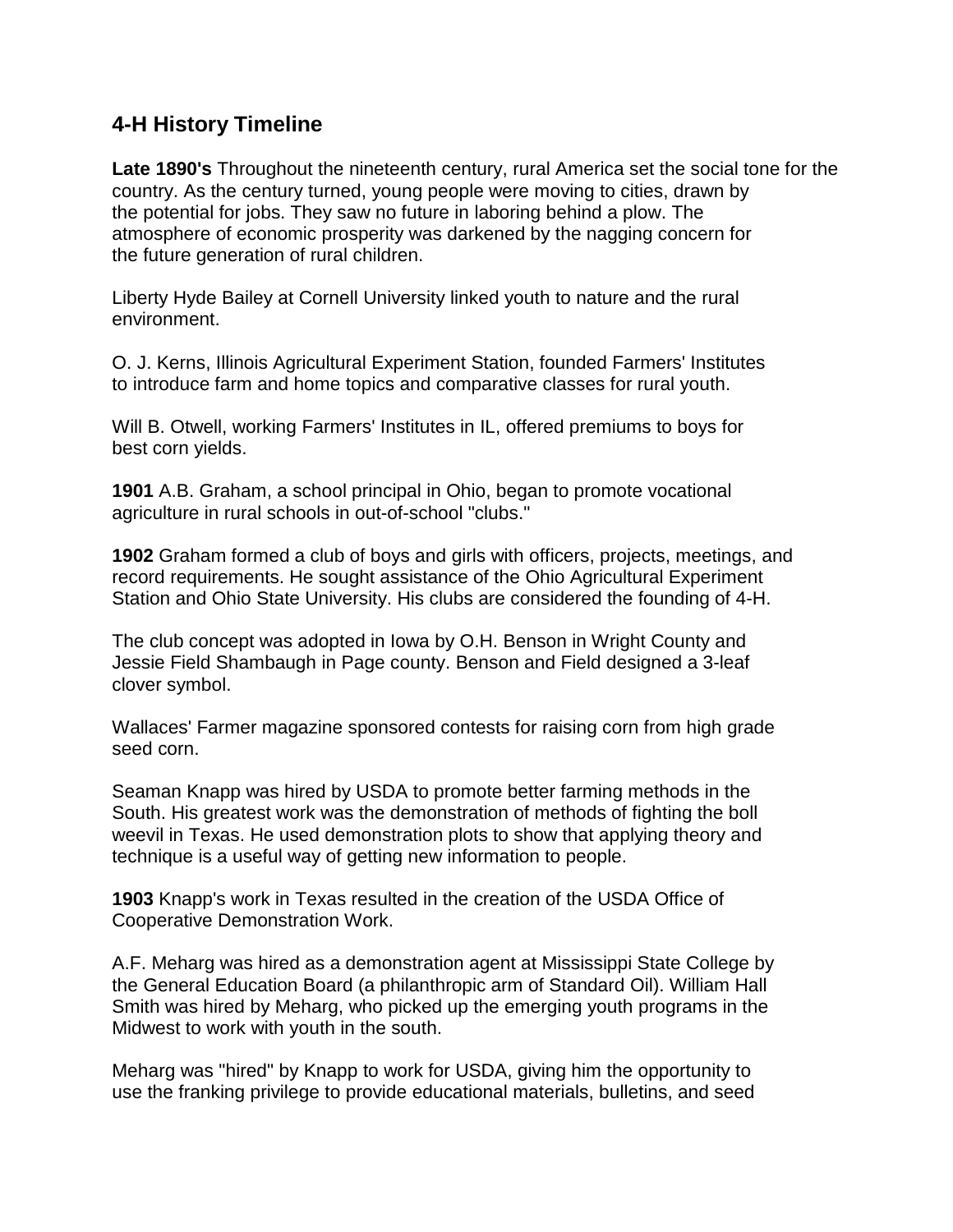corn to Smith as he worked with young people.

**1904** John F. Haines introduced corn clubs and corn-growing contests in Hamilton County, Indiana.

G.C. Adams introduced corn-growing in Newton County, Georgia, and W. B. Merritt made it a state wide activity.

Cap. E. Miller in Keokuk County, Iowa, sponsored a county organization of boys and girls with officers and educational programs.

Miller's plans fostered many of the teaching tools of today's 4-H program, including life skills and learning-by-doing through projects, group meetings, and exhibits. Community service projects provided active learning interaction between youth and adults and encouraged youth to set and accomplish goals.

Otwell's Illinois exhibit at the Louisiana Purchase Exposition created a great deal of interest in the idea of working with young people

**1905** E.C. Bishop in Nebraska was encouraging work with corn growing, sewing, and baking projects in York County. He organized the work into Nebraska Boys Agricultural Association (exhibited corn and garden products and held livestock judging contests) and Nebraska Girls Domestic Science Association (exhibited sewing and cooking and held contests in which they judged "articles of sewing, handwork, and cooking"). A purpose of the Nebraska Associations was "...to educate the youth of the county, town, and city to a knowledge of their dependence on nature's resources, and to the value of the fullest development of hand, head, and heart...."

From 1905 to 1914, Clubs were started in nearly all states.

**1906** Knapp hired Thomas M. Campbell, an assistant of George Washington Carver at Tuskegee, to work with African-American farmers in the south. At the heart of his work was the organization of youth clubs among African-American boys and girls.

**1907** By this time, the principle ingredients of 4-H work had been tested. Graham had shown how well young people would respond to organized clubs that introduced them to agricultural science and technology. Otwell's corn contests, with their premiums and equipment prizes, demonstrated the value of incentives to encourage young people to learn.

**1908** Oscar B. Martin was appointed by Knapp to coordinate establishing corn clubs using the Mississippi model throughout the south, arranging cooperative agreements, and appointing state leaders.

A Country Life Commission chaired by Bailey was convened.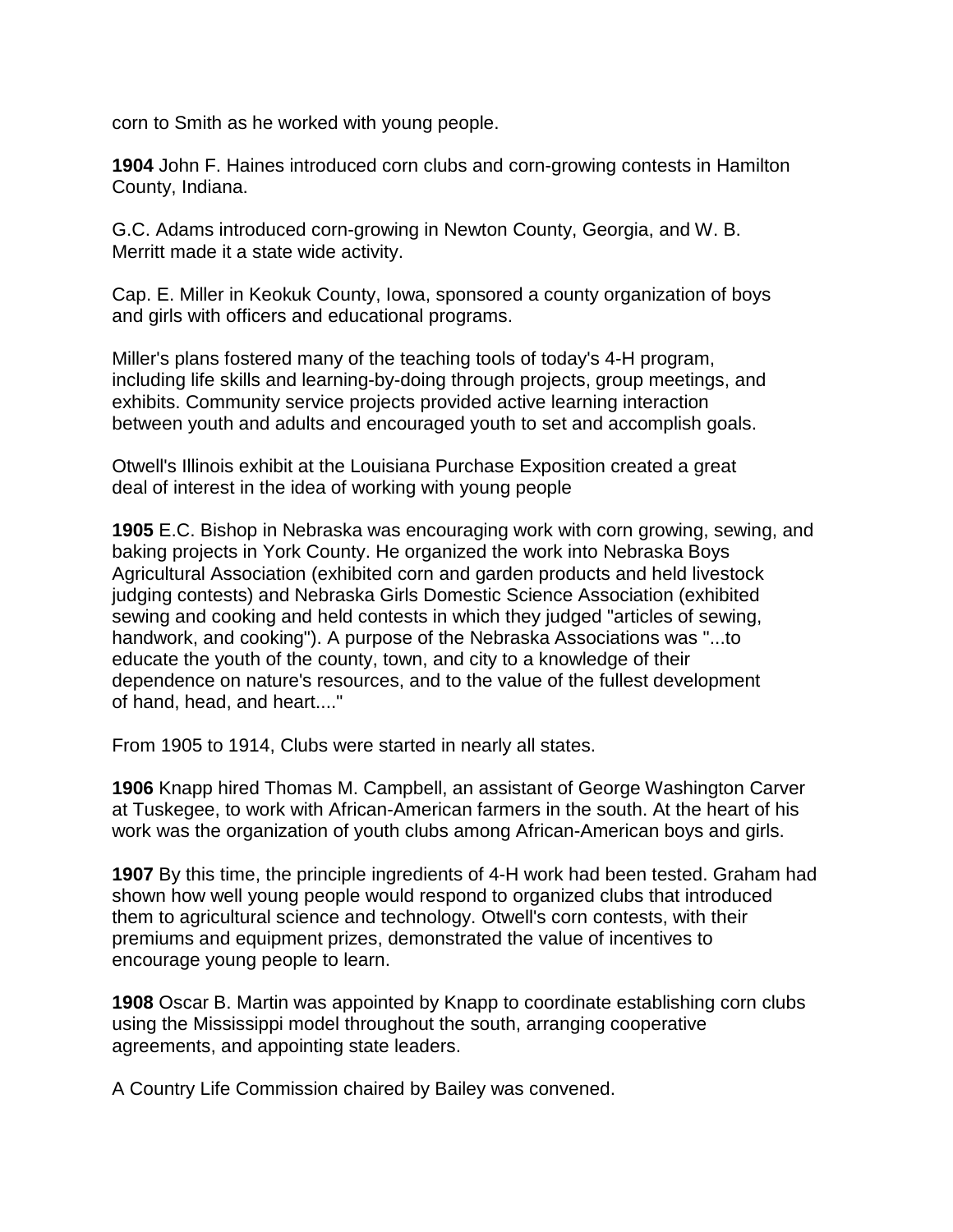**1909** The work of Meharg and Smith, and recognition by Knapp, established an outline of a cooperative venture between county officials, the state land-grant college and the federal government at the heart of this cooperative venture were agricultural products for young men and women.

A report of the Country Life Commission strongly urged Congress to authorize Agricultural Extension Service through the land grant university system. Although Congress ignored the recommendation, the movement started on its own.

Professor P.G. Holden, superintendent of Iowa Extension, gave A.U. Storins the job of organizing 4-H in schools.

In 1909, USDA outlined a proposal for establishing girls' tomato canning clubs. In 1910, Marie S. Cromer of Aiken County, SC, organized a club using material supplied by the USDA. At the same time, Ella G. Agnew was establishing girls' canning clubs in Virginia. She was the first woman agent appointed by USDA for farmers' cooperative demonstration work. By 1912, 23,000 canning clubs had been organized. Girls' clubs, confined to canning, sewing, baking, and the like, had no such technological goals. Teaching safe and efficient methods of preserving food was a sufficient goal in itself. However, Girls' clubs soon looked at the entire role of women in the home and community.

**1911** E.C. Bishop was appointed the first full-time state club leader for Iowa.

**1914 - 1917** Passage of the Smith-Lever Act created the Cooperative Extension System.

County agents and local leaders began to organize 4-H clubs. Club meetings and projects were made major requirements.

In 1915, 44 youth in corn clubs each won a trip to the Panama Pacific Exposition at San Francisco. Beef winners in 1916 won trips to the International Livestock Exposition in Chicago. Pig club members were awarded similar trips in 1917.

Gertrude Warren was brought to USDA in 1917 to organize the canning program.

**1919** One of the most important meetings in the history of the 4-H movement was held in Kansas City. The general structure of local clubs was firmly established, an expansion of projects was encouraged, relations between club work and vocational education in the schools were defined, and the general principle of local initiative was ratified.